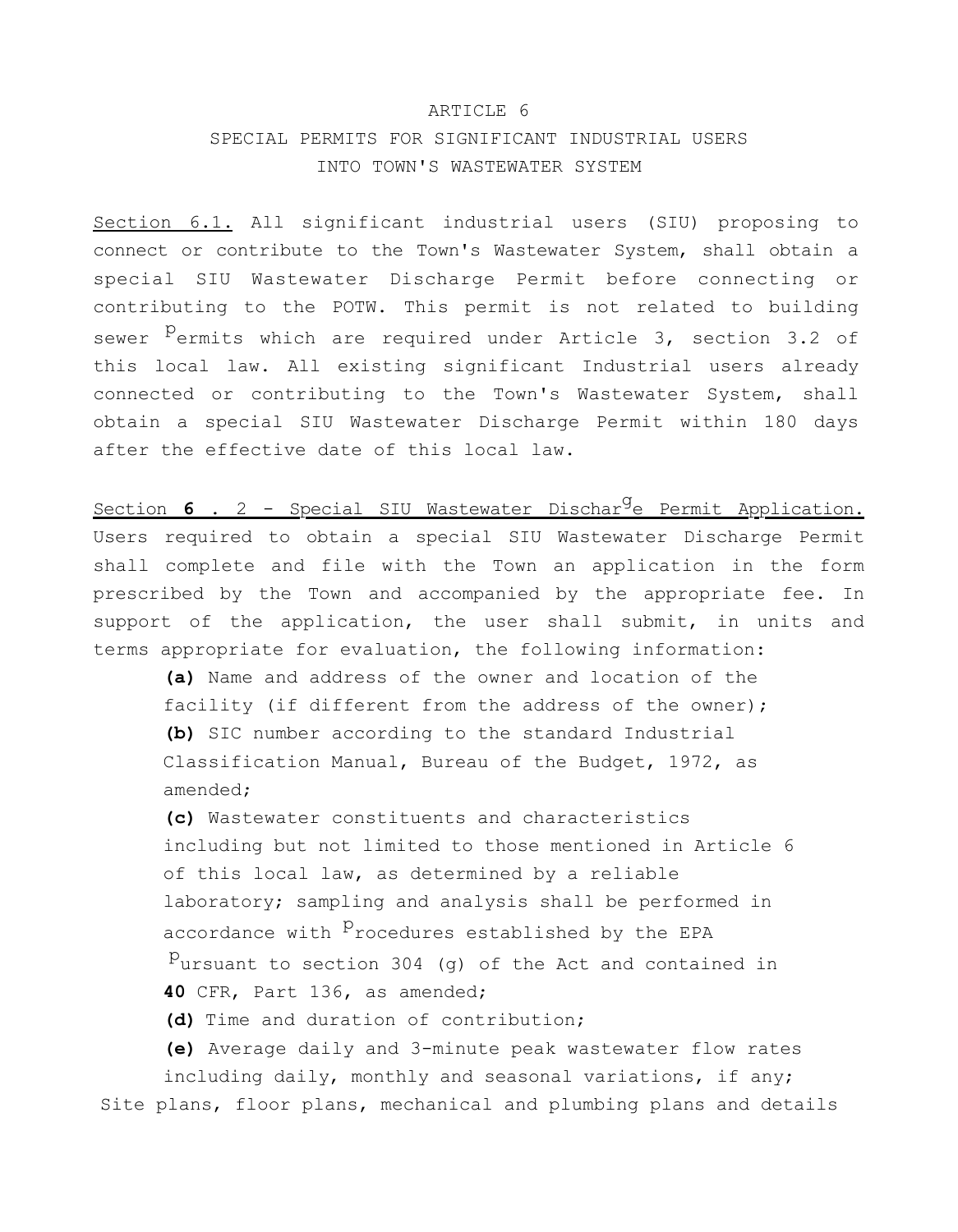to show all sewers, sewer connections and appurtenances by size, locations and elevation;

Description of activities, facilities and plant processes on the premised, including all materials which are or could be discharged;

Where known, the nature and concentration of any pollutants in the discharge which are limited by any Town, State or Federal Pretreatment Standards, and a statement regarding whether or not the pretreatment standards are being met on a consistent basis and, if not, whether additional O&M and/or additional pretreatment is required for the user to meet applicable Pretreatment Standards; If additional pretreatment and/or O&M will be required to meet the Pretreatment Standards, the shortest schedule by which the user will provide such additional pretreatment. The completion date in this schedule shall not be later than the compliance date established for the applicable Pretreatment Standard.

The following conditions shall apply to this schedule: The schedule shall contain increments of progress in the form of dates for the commencement and completion of major events leading to the construction and operation of additional pretreatment required for the User to meet the applicable Pretreatment Standards (e.g., hiring an Engineer, completing

preliminary plans, completing final plans, executing contract for major components, commencing construction, completing

construction, etc.).

No increment referred to in paragraph (1) shall exceed 9 months.

Not later that 14 days following each date in the schedule and the final date for compliance, the user shall submit a progress

report to the Superintendent of Water and Sewer including as a minimum, whether or not it complies with the increment of progress to be met on such date, and if not, the date on which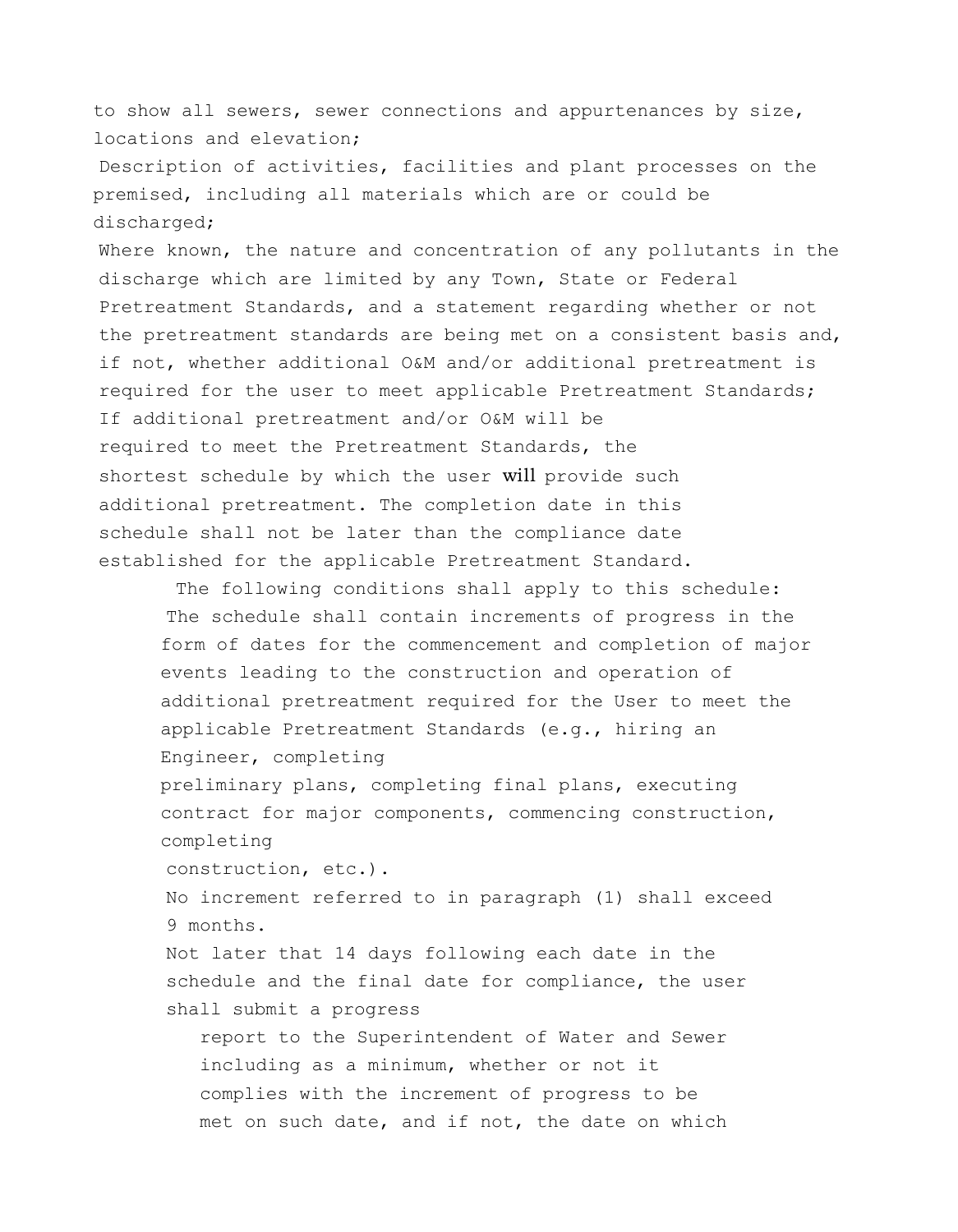it expects to comply with this increment of progress, the reason for delay, and the steps taken by the user to return the construction to the schedule established. In no event shall more than 9 months elapse between the submission of such progress reports to the Superintendent of Water and Sewer. **(j)**Each product produced by type, amount, process or processes and rate of production. **(k)**Type and amount of raw materials processed (average and maximum per day) **(1)**Number and type of employees, hours of operation of plant and proposed or actual hours of operation of pretreatment system; and **(m)**Any other information as may be deemed by the Town to be necessary to evaluate the permit application.

The Town will evaluate the data furnished by the user and may re<sup>q</sup>uire additional information. After evaluation and acce<sup>p</sup>tance of the data furnished, the Town may issue a Special SIU Wastewater Dischar<sup>g</sup>e Permit subject to terms and conditions provided herein.

Section 6.3 - SIU Permit Modifications. Within 9 months of the promulgation of a National Categorical Pretreatment Standard, the Special SIU Wastewater Discharge Permit of users subject to such standards shall be revised to require compliance with such standard within the time frame prescribed by such standard. Where a user subject to a National Categorical Pretreatment Standard has not previously submitted an application for a Special SIU Wastewater Discharge Permit as required by Section 6.2 herein, the user shall apply for a wastewater contribution permit within 180 days after the promulgation of the applicable National Categorical

Pretreatment Standard. In addition, the User with an existing Special SIU Wastewater Discharge Permit shall submit to the Superintendent of Water and Sewer within 180 days after the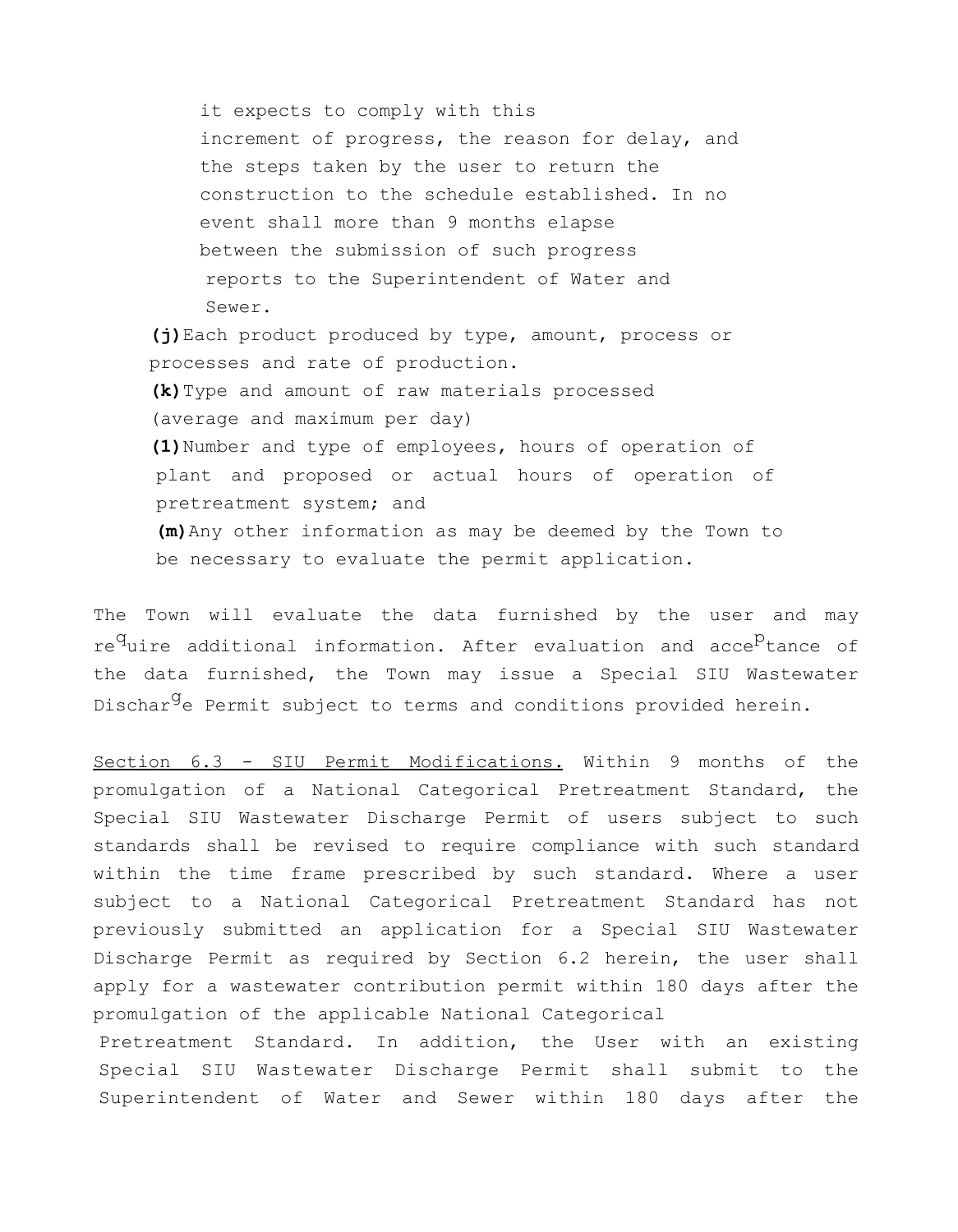promulgation of an applicable National Categorical Pretreatment Standard, the information required by paragraph (h) and (i)of section 6.2 herein.

Section 6.4 - SIU Permit Conditions. Wastewater Discharge Permits shall be expressly subject to all provisions of this local law and all other applicable regulations, user charges and fees established by the Town. Permits shall contain the following:.

The unit charge or schedule of user charges and fees for the wastewater to be discharged to the Town's Wastewater System sewer;

Limits on the average and maximum wastewater constituents and characteristics;

Limits on average and maximum rate and time of discharge or requirements for flow regulations and equalization.

Requirements for installation and maintenance of inspection and sampling facilities;

Specifications for monitoring programs which may include sampling locations, frequency of sampling, number, type and standards for tests and reporting schedule;

Compliance schedules;

Requirements for submission of technical reports or discharge reports;

Requirements for maintaining and retaining plant records relating to wastewater discharge as specified by the Town and affording Town access thereto; Requirements for notification to the Town of any new introduction of wastewater constituents or any substantial change in the volume or character of the wastewater constituents being introduced into the wastewater treatment system;

Requirements for notification of slug discharges; and

(k) Other conditions as deemed appropriate by the Town to ensure compliance with this local law.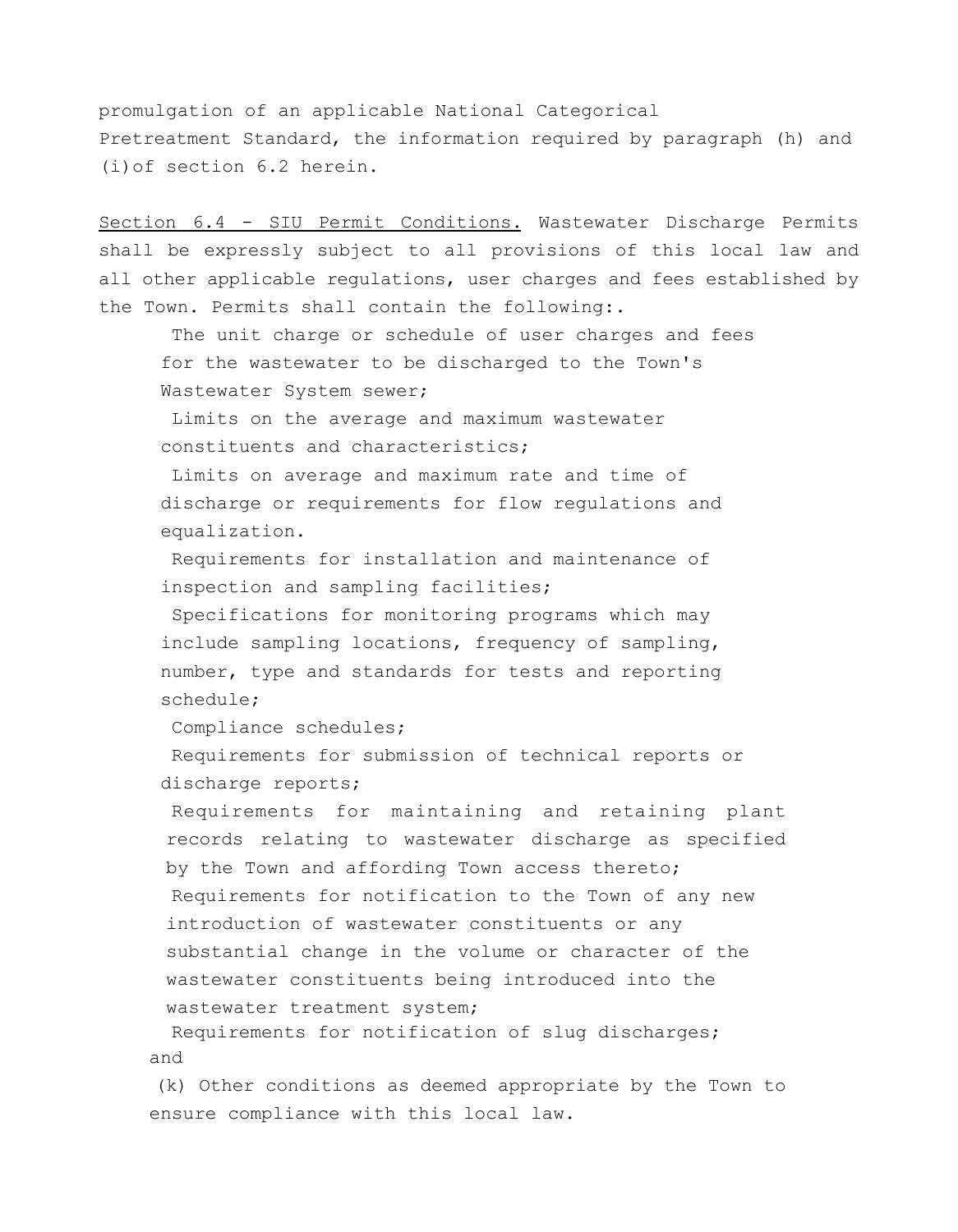Section 6.5 - SIU Permit Duration. SIU Permits shall be issued for a specified time period not to exceed 5 years. At the option of the Town, a permit may be issued for a period less than one year or may be stated to expire on a specific date. The user shall apply for permit reissuance a minimum of 180 days prior to the expiration of the user's existing permit. The terms and conditions of the permit may be subject to modifications by the Town during the term of the permit as limitations or requirements are modified or other just cause exits. The user shall be informed of any proposed changes in his permit at least 30 days prior to the effective date of change. Any changes or new conditions in the permit shall include a reasonable time schedule for compliance.

Section 6.6 - SIU Permit Transfer. SIU Wastewater Discharge Permits are issued to a specific user for a specific operation. A wastewater discharge permit shall not be assigned or transferred or sold to a new owner, new user, different premises or a new or changed operation without the approval of the Town. Any succeeding owner or user shall also comply with the terms and conditions of the existing permit.

Section 6.7 - Reporting Requirements for SIU Permit Holders.

A. Compliance Date Report. Within 90 days following the date for final compliance with applicable Pretreatment Standards or in the case of a New Source, following commencement of the introduction of wastewater into the Town's Wastewater System, any user subject to Pretreatment Standards and Requirements shall submit to the Superintendent of Water and Sewer a report indicating the nature and concentration of all pollutants in the discharge from the regulated process which are limited by Pretreatment Standards and Requirements and the average and maximum daily flow for these process units in the user facility which are limited by such Pretreatment Standards or Requirements. The report shall state whether the applicable Pretreatment Standards or Requirements are being met on a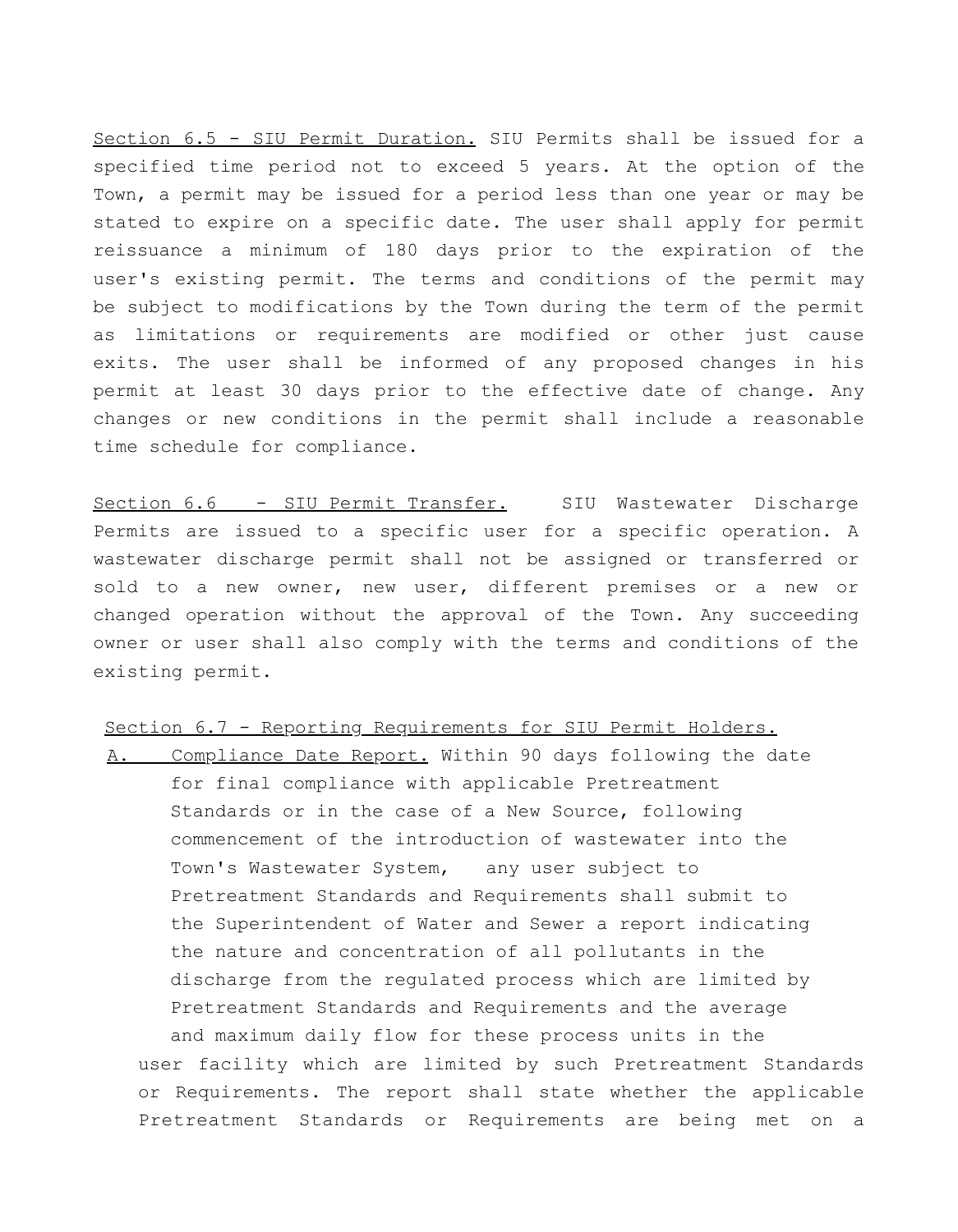consistent basis and, if not, what additional O&M and/or pretreatment is necessary to bring the user into compliance with the applicable Pretreatment Standards or Requirements. This statement shall be signed by an authorized representative of the industrial user and certified to by a qualified professional.

## B. Periodic Compliance Reports.

(1) Any user subject to a Pretreatment Standard, after the compliance date of such Pretreatment Standard or,

in the case of a New Source, after commencement of the discharge into the Town's Wastewater System, shall submit to the Superintendent of Water and Sewer during the months of June and December, unless required more frequently in the Pretreatment Standard or by the Superintendent of Water and Sewer, a report indicating the nature and consideration of pollutants in the effluent which are limited by such Pretreatment Standards. In addition, this report shall include a record of all daily flows which during the reporting period exceeded the average daily flow reported in paragraph (a) of this section. At the discretion of the Superintendent of Water and Sewer, and in consideration of such factors as local high or low flow rates, holidays, budget cycles, etc., the Superintendent of Water and Sewer may agree to alter the months during which the above reports are to be submitted.

(2) The Superintendent of Water and Sewer may impose mass limitations on users which are using dilution to meet applicable Pretreatment Standards or Requirements or in other cases where the imposition of mass

limitations are appropriate. In such cases, the report required by subparagraph (1) of this section shall indicate the mass of pollutants regulated by Pretreatment Standards in the effluent of the user. These reports shall contain the results of sampling and analysis of the discharge, including the flow and the nature and concentration or production and mass where requested by the Superintendent of Water and Sewer of pollutants contained therein which are limited by the applicable Pretreatment Standards. The frequency of monitoring shall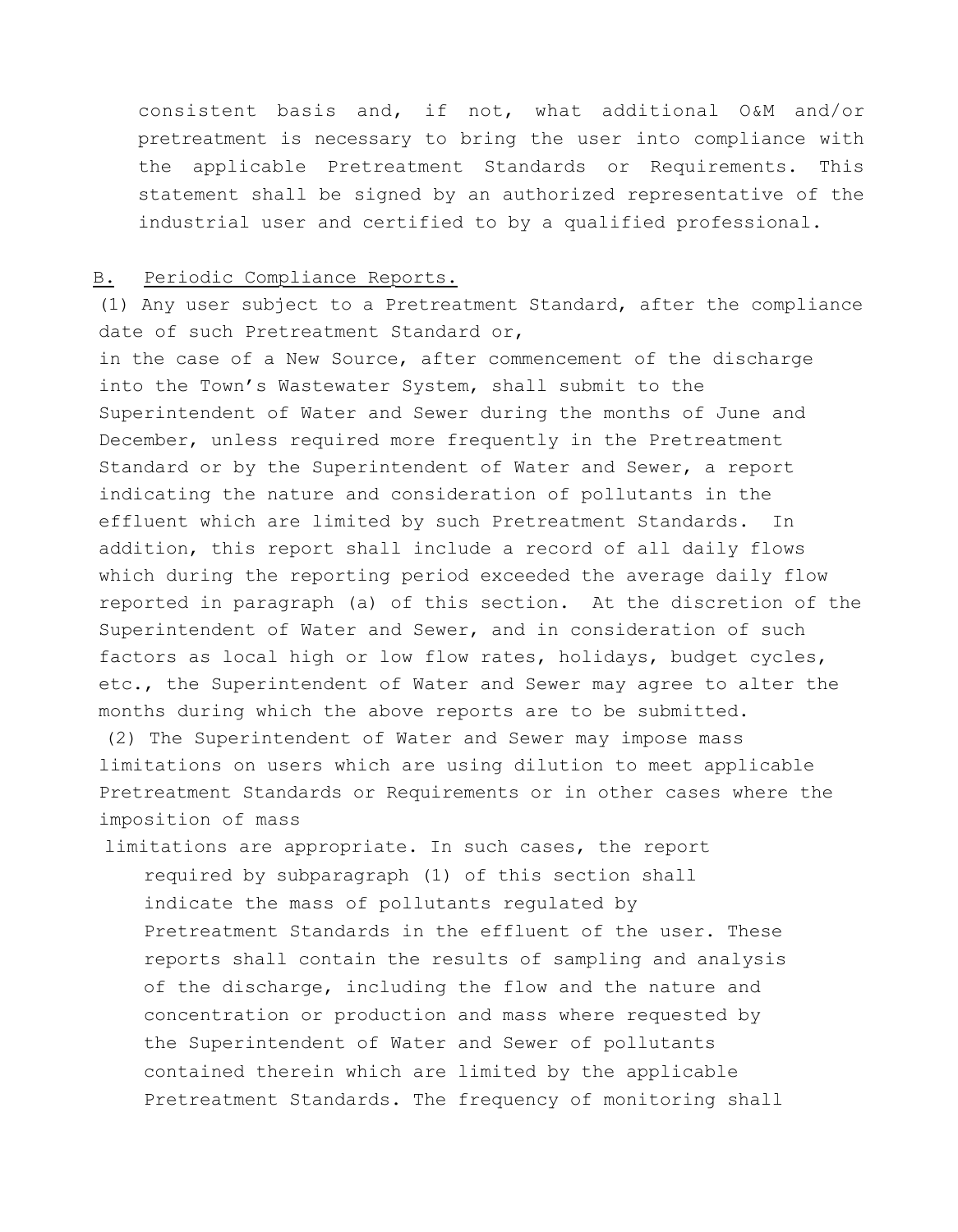be prescribed in the applicable Pretreatment Standards. All analysis shall be performed in accordance with procedures established by the Administrator pursuant to section 304 (g) of the Act and contained in 40 CFR, Part 136 and amendments thereto or with any other test procedures approved by the Administrator. Sampling shall be performed in accordance with the techniques approved by the Administrator.

Section 6.8 – Monitoring Facilities for SIU Permit Holders. The Town shall require to be provided and operated at the user's own expense, monitoring facilities to allow inspection, sampling and flow measurement of the building sewer and/or internal drainage systems. The monitoring facility should normally be situate on the user's premises but the Town may, when such a location would be impractical or cause undue hardship on the user, allow the facility to be constructed in the public road or sidewalk area and located so that it will not be obstructed by landscaping or parked vehicles.

There shall be ample room in or near such sampling manhole or monitoring facility to allow accurate sampling and preparation of samples for analysis. The facility, sampling and measuring equipment shall be maintained at all times in a safe and proper operating condition at the expense of the user.

Whether constructed on public or private property, the sampling and monitoring facilities shall be provided in accordance with the Town's requirements and all applicable local construction standards and specifications. Construction shall be completed within 90 days following written notification by the Town.

Section 6.9 - Inspection and Sampling. The town shall inspect the facilities of any user to ascertain whether the purpose of this local law is being met and all requirements are being complied with. Persons or occupants of premises where wastewater is created or discharged shall allow the Town or their representatives ready access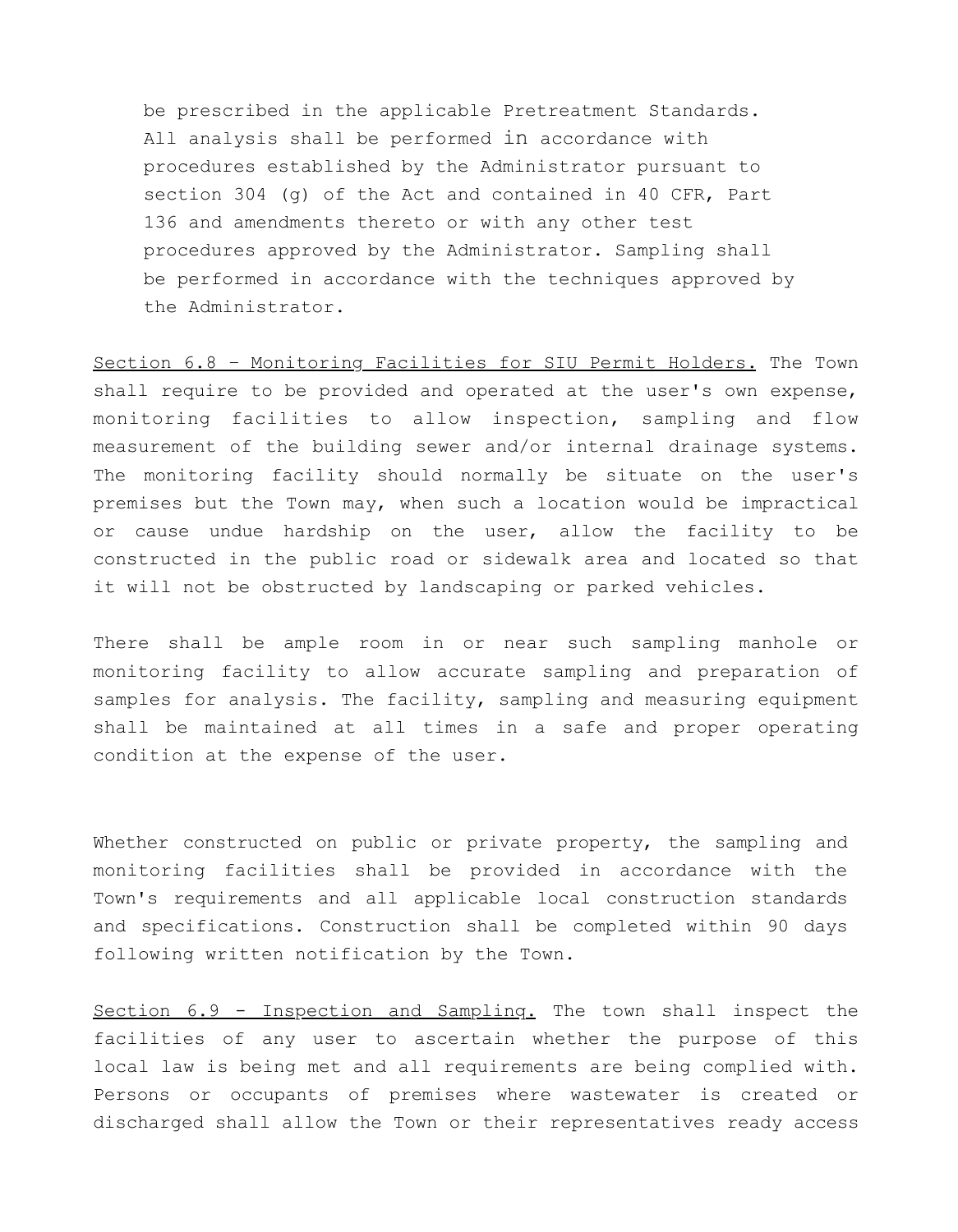at all reasonable times to all parts of the premises for the purpose of inspection, sampling, records examination or in the performance of any of their duties. The Town, POTW, Approval Authority and EPA shall have the right to set up on the user's pro $P$ erty such devices as are necessary to conduct sampling inspection, compliance monitoring and/or metering  $o^P$ erations. The filing of an application for a SIU Wastewater Discharge permit shall automatically grant to the Town the right of ingress to and egress from the premises of the applicant/user to conduct on the premises of the applicant/user sampling inspections, compliance monitoring and/or metering operations prior to and after issuance of a SIU Wastewater Discharge Permit. Where a user has security measures in force which would require proper identification and clearance before entry into their premises, the user shall make necessary arrangements with their security guards so that, upon presentation of suitable identification, personnel from the Town, POTW, Approval Authority and EPA will be permitted to enter without

delay for the purposes of performing their specific responsibilities.

Section 6.10 - Pretreatment. Users shall provide necessary wastewater Pretreatment as required to comply with this local law and shall achieve compliance with all National Categorical Pretreatment Regulations. Any facilities required to pretreat wastewater to a level acceptable to the Town shall be provided, operated and maintained at the user's expense. Detailed plans showing the pretreatment facilities and operating procedures shall be submitted to the Town for review and shall be acceptable to the Town before construction of the facility. The review of such plans and operating procedures will in no way relieve the user from the responsibility of modifying the facility as necessary to produce an effluent acceptable to the Town under the provisions of this local law. Any subsequent changes in the pretreatment facilities or method of operating shall be reported to and be acceptable to the Town prior to the user's initiation of changes.